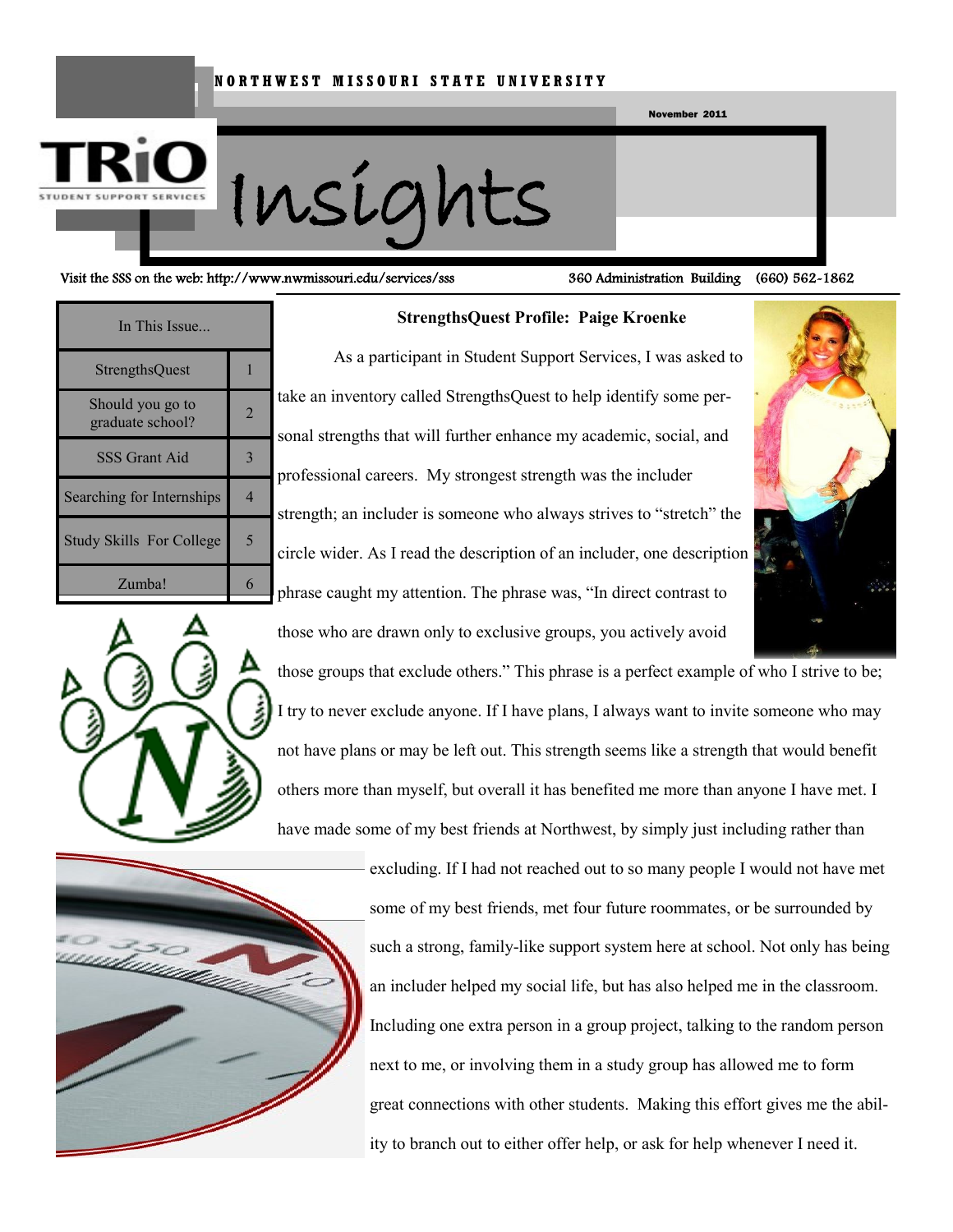### Should You Go To Graduate School?

Is graduate school right for you? Only you can answer that question. Don't take the decision lightly. Consider your interests, goals, dreams, and abilities. Assess your skills, competencies, and weaknesses with brutal honesty. In-depth soul-searching is unpleasant, but vital to making a choice you can live with for the next two to seven years. Consider the following questions:

#### **Why do I want to go to graduate school? Is it for the right reasons?**

Students choose graduate school for many reasons, including intellectual curiosity and professional advancement. Some choose graduate school because they aren't sure what to do or they don't feel ready for a job. These aren't good reasons. Graduate school requires an intense commitment of time and money. If you are not sure that you're ready, then it's best to wait.

#### **What are my career goals? Will graduate school assist me in meeting my career goals?**

Some careers, such as those in medicine, dentistry, and law, require education beyond the bachelor's degree. A job as a college professor, researcher, or psychologist also requires an advanced degree.

#### **What will I specialize in? What are my interests?**

Whereas an undergraduate major is a broad introduction to a given field, graduate school is very narrow and specialized. For example, graduate school in psychology requires choosing a specialization such as experimental, clinical, counseling, developmental, social, or biological psychology. Decide early because your choice determines the programs to which you'll apply. Consider your interests. What courses did you especially like? On what topics have you written papers? Seek advice from professors about the differences among the various specialties in a given field. Inquire about existing employment opportunities for each specialization.

#### **Do I have the motivation for another two to seven years of school?**

Graduate school is different from college because it requires a higher level of academic commitment. You must enjoy and excel at reading, writing, and analyzing information. Speak with professors and graduate students to get a better idea of what's involved in graduate study. Most first-year graduate students are overwhelmed and realize that they have under-estimated the commitment that they have made. Seek a first-year student's perspective for a reality check.

#### **Can I afford to go to graduate school?**

Make no doubt about it: graduate school is expensive. The cost varies by university. Public universities are less expensive than private universities, but regardless of institution you can count on paying \$10,000 to \$25,000 for public universities and as much as \$40,000 per year for private universities. Fortunately most students qualify for some [form of financial aid.](http://gradschool.about.com/od/financialaid/a/typesofaid.htm) If you decide that you must work during graduate school, take care in selecting your job to ensure that it doesn't interfere with your studies.



#### **Do I have the academic and personal qualities to succeed?**

Generally, it is expected that students will maintain at least a 3.0 average during graduate school. Some programs deny funding to students with less than a 3.33 average. Can you juggle multiple tasks, projects, and papers at once? Can you manage time effectively?

Going to graduate school affects the rest of your life. There are both pros and cons to continuing your education. Seek information from multiple sources including Career Services, your family, graduate students, and professors. Take your time with it. Most importantly, trust your judgment and have faith that you'll make the choice that's best for you.

Article Information gathered from [http://gradschool.about.com/cs/shouldyougo/a/should.htm.](http://gradschool.about.com/cs/shouldyougo/a/should.htm)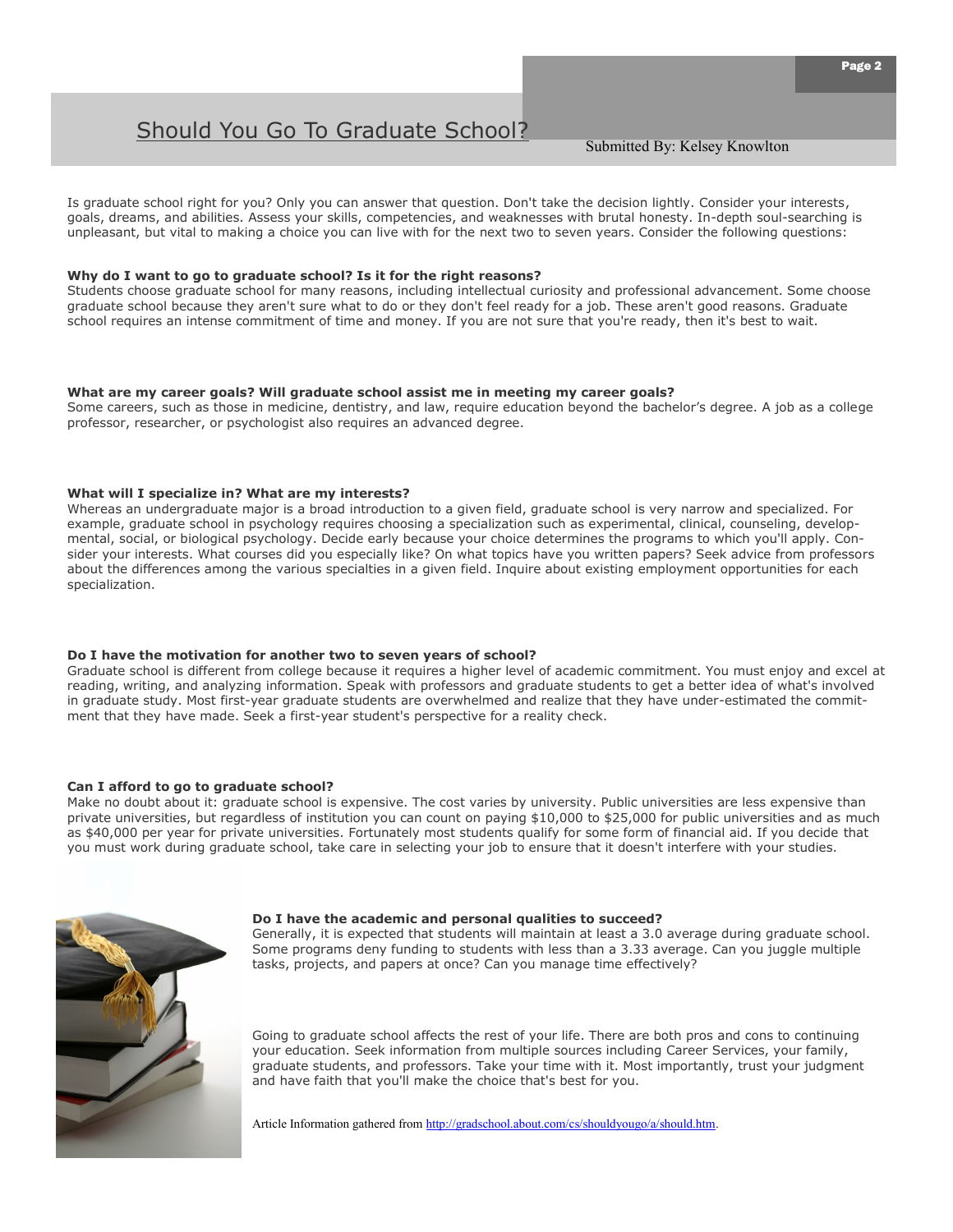# **Student Support Services Grant Aid**



#### **Eligibility Requirements**

- 1. Must be currently receiving a Pell Grant through the Federal Government
- 2. Must be in  $1<sup>st</sup>$  or  $2<sup>nd</sup>$  year of college
- 3. Must use the scholarship to offset unmet financial need or to supplement loans
- 4. Must be willing to participate in SSS activities.

In addition, SSS program staff believe that **recipients must be willing to participate actively in program activities.** Students who are interested in being a recipient of the SSS Grant Aid Scholarship should be prepared to demonstrate their intent through participation in financial literacy, career, and academic workshops. Grant Aid students are also strongly encouraged to participate in the following SSS student organization:

all of these requirements, then you could be eligible for consideration for one of these scholarships.

**Student Leadership Council**—This group plans events and activities that are designed to enhance the SSS experience and to provide the students with an opportunity to improve their leadership skills as well as facilitate fundraising events for the SLC scholarship fund.

For the past several years, Northwest's Student Support Services (SSS) offers grant aid scholarships to a select group of program participants. The United States Department of Education dictates certain eligibility requirements. If you meet

#### **History**

Northwest's SSS Program has offered the SSS Grant Aid Scholarship since 2001. The program is funded through the United States Department of Education. Since its inception, the program has helped over 100 SSS students offset the rising costs of completing a college education.

#### **What is the size of the scholarship?**

Awards will vary depending on each individual's needs and the number of recipients. However, it is anticipated that the awards will range between \$750-\$1,600 each trimester.

#### **Once I receive the award, what must I do to remain eligible for subsequent trimesters?**

The SSS staff have some expectations for those who are awarded a scholarship. Among these are:

--Actively participate in Student Advisory Council Meetings and/or Community Service Discussion Group.

--Secure 5 and 10 week grade progress reports from each of your instructors and seek assistance if you are receiving a grade below a C in any course.

--Meet routinely with your Student Mentor.

- --Actively participate in one SSS-sponsored community service project.
- --Attend an SSS-sponsored Financial Assistance Workshop.
- --Maintain "good academic standing" status at Northwest.

The time commitment for these activities usually works out to be about 15-20 hours each trimester.

#### H**ow do I apply?**

The application process is quite simple and involves only two steps:

- 1. Fill out the Grant Aid Application.
- 2. Write a one page typed essay on why you should be considered for this award. The essay should cover three main points:
	- A) How the award will help you as you pursue your degree
	- B) What you can contribute to the SSS program
	- C) How you believe the SSS program can benefit you

You should turn in your application and essay to **Brenda Johnson**, Student Development Specialist, 363 Administration Building. In order to be considered for a spring trimester award, the essay should be turned in by **Friday, December**  $2<sup>nd</sup>$ **, 2011**.

#### **How will I know if I receive an SSS Grant Aid Scholarship?**

Decisions will be made as to who the recipients are within two weeks of the application deadline. Attendance logs will be kept at all SSSsponsored activities and will be utilized to determine your level of participation.

If you have any questions, feel free to contact Brenda Johnson at 660.562.1259.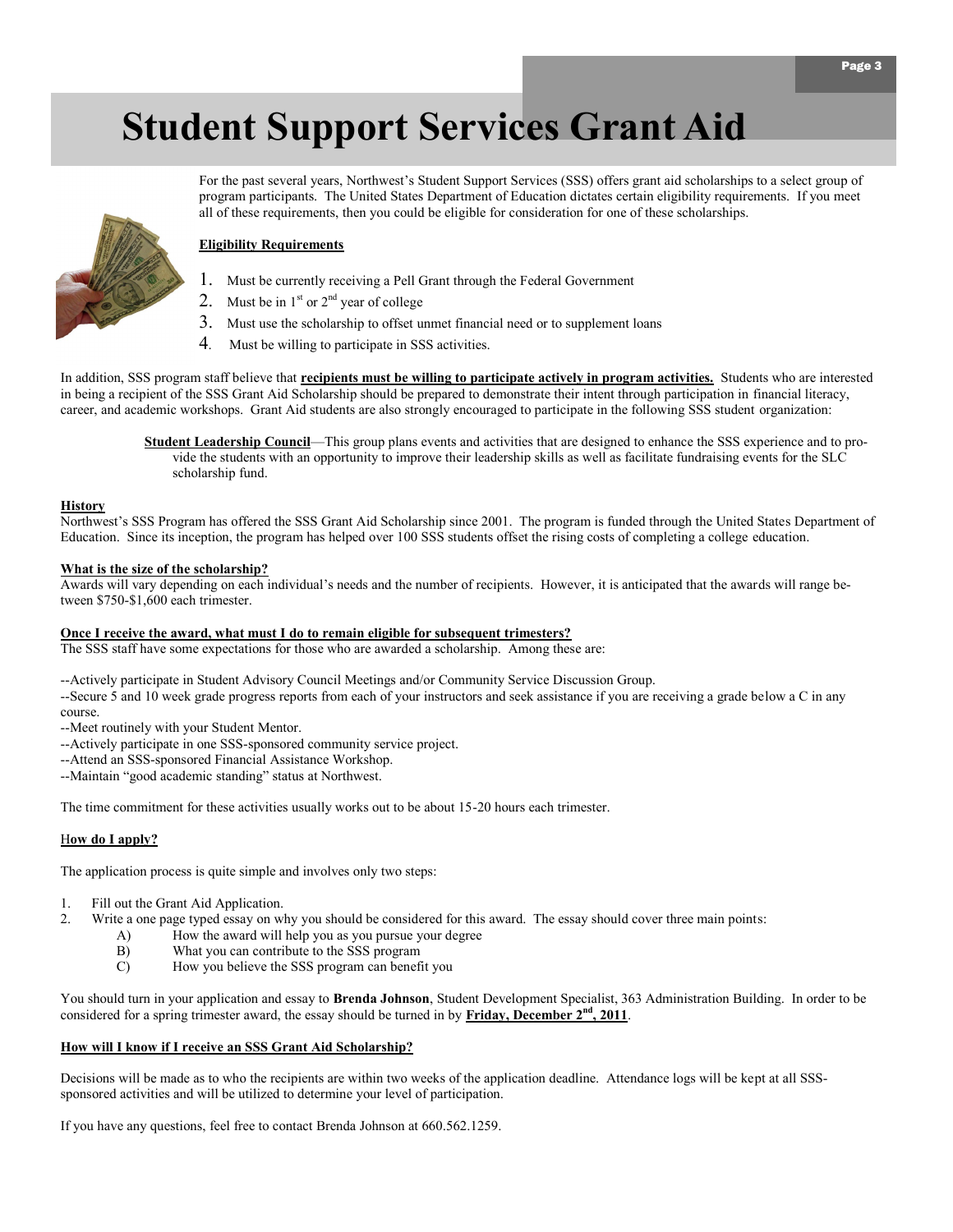# **Looking for an Internship?**

Finding a worthwhile internship can seem daunting. There are several important factors to consider, including field, location, duration, and, of course, pay. The following steps can help reduce your stress while finding an internship well suited to your needs.

- 1) Determine your internship goals by answering who, what, where, when and why: WHO would you like an internship with? If you have no particular company or organization in mind, then WHAT field are you interested in? WHERE, geographically, would you like the internship? Locally, or overseas? WHEN do you want this internship? WHY are you seeking an internship (for college [credit,](http://www.ehow.com/how_2063072_find-internships.html##) to develop skills, to explore new fields)?
- 2) Decide whether you can consider both paid and non-paid positions. Take into consideration that un-paid internships offers more opportunities, but you need to be able to afford this option.



- 3) Brush up on your cover-letter, resume and interview skills.
- 4) Find internship positions. Check your school career services or guidance center and academic departments. Talk to professors, friends and coworkers. Go to local job, internship and [career fairs.](http://www.ehow.com/how_2063072_find-internships.html##)  Visit online job and internship websites. Contact companies and organizations directly to inquire about position availability.
- 5) Keep track of your findings. Record internship positions of interest to you, noting the following information: company or organization, position title and general description, location, start and end dates, hours, compensation and any position requirements. If possible, speak with potential supervisors, coworkers, and fellow interns.
- 6) Compare your options. Apply for several of your top choices.
- 7) Follow through with the companies and organizations to whom you have applied via phone calls, notes, or formal emails.
- 8) Commit yourself to learning and to [having fun.](http://www.ehow.com/how_2063072_find-internships.html##) This attitude will make any internship valuable and worthwhile.

Read more: [How to Find Internships | eHow.com](http://www.ehow.com/how_2063072_find-internships.html#ixzz1doaKPi1F) [http://www.ehow.com/how\\_2063072\\_find-](http://www.ehow.com/how_2063072_find-internships.html#ixzz1doaKPi1F) internships.html#ixzz1doaKPi1F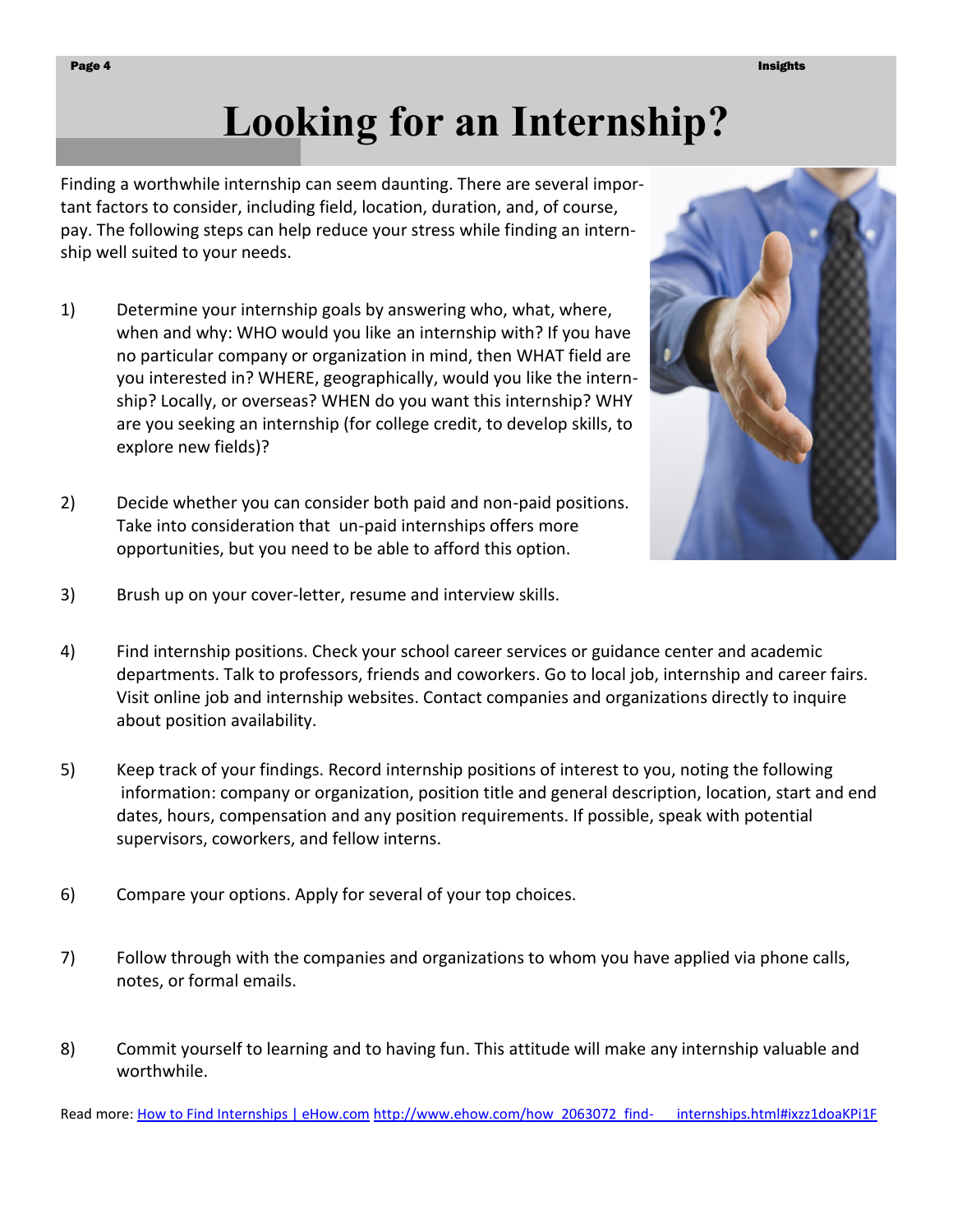## Study Skills for College Success

Submitted By: Michael Hoffman



Good study skills are absolutely necessary to succeed in college. Without them you will struggle in college classes because you are required to cover much more material than in high school. Good study skills will help you excel by helping you retain more of what you study. They will improve your note taking abilities; memory; stress management and time management skills, as well as test taking techniques. Like any skill set, you can always improve your studying methods.

#### **Note Taking**

Taking good notes is a very important part of ensuring success in college. It is essential to take good notes in class. You do not need to write down word for word what the professor is saying. You will probably miss a lot of valuable information if you try to do this.

Instead, write down the key points, i.e. names, dates, charts, formulas and a few short sentences about the significance of each. Make sure to write down anything the professor stresses numerous times. Also, write down any questions asked in class by you or a classmate and record the answer. These tips on note taking can improve your study skills significantly.

#### **Time Management**

Time management is another one of the essential study skills for college. Poor time management skills can make it very difficult for you to perform at your best. In college you must prioritize your time. You should make a study schedule each week and plan when you will study for each class. It is important to make time for relaxation and social activities but it is crucial to find an appropriate balance between academic and social activities. Frequent study sessions in an environment free of distractions will allow for better retention of the material.

#### **You Can Do It!**

Having good notes and employing good time management skills are key components to your success. Utilize your notes, textbook, and other related resource material available at the library.

#### **Review Your Work**

Review the material regularly. Seek to understand the material you are studying because this will help you retain the information. Do not simply cram for exams because you will not learn anything and will likely forget most of the material very quickly. Form study groups with other people in your classes. Working with other people can be extremely beneficial because they may have picked up on things that you may have missed in class.

Written by Tony Buzan

[http://www.study-skills-for-all-ages.com/study-skills-for-college.html](https://sn2prd0302.outlook.com/owa/redir.aspx?C=BadPFWt3-0iDPVlA94Th9kt9qb_4cM4IUxsSd4cbqNWdREEFQddfmyVonIGJSfgMOQm6xh4_YbU.&URL=http%3a%2f%2fwww.study-skills-for-all-ages.com%2fstudy-skills-for-college.html)